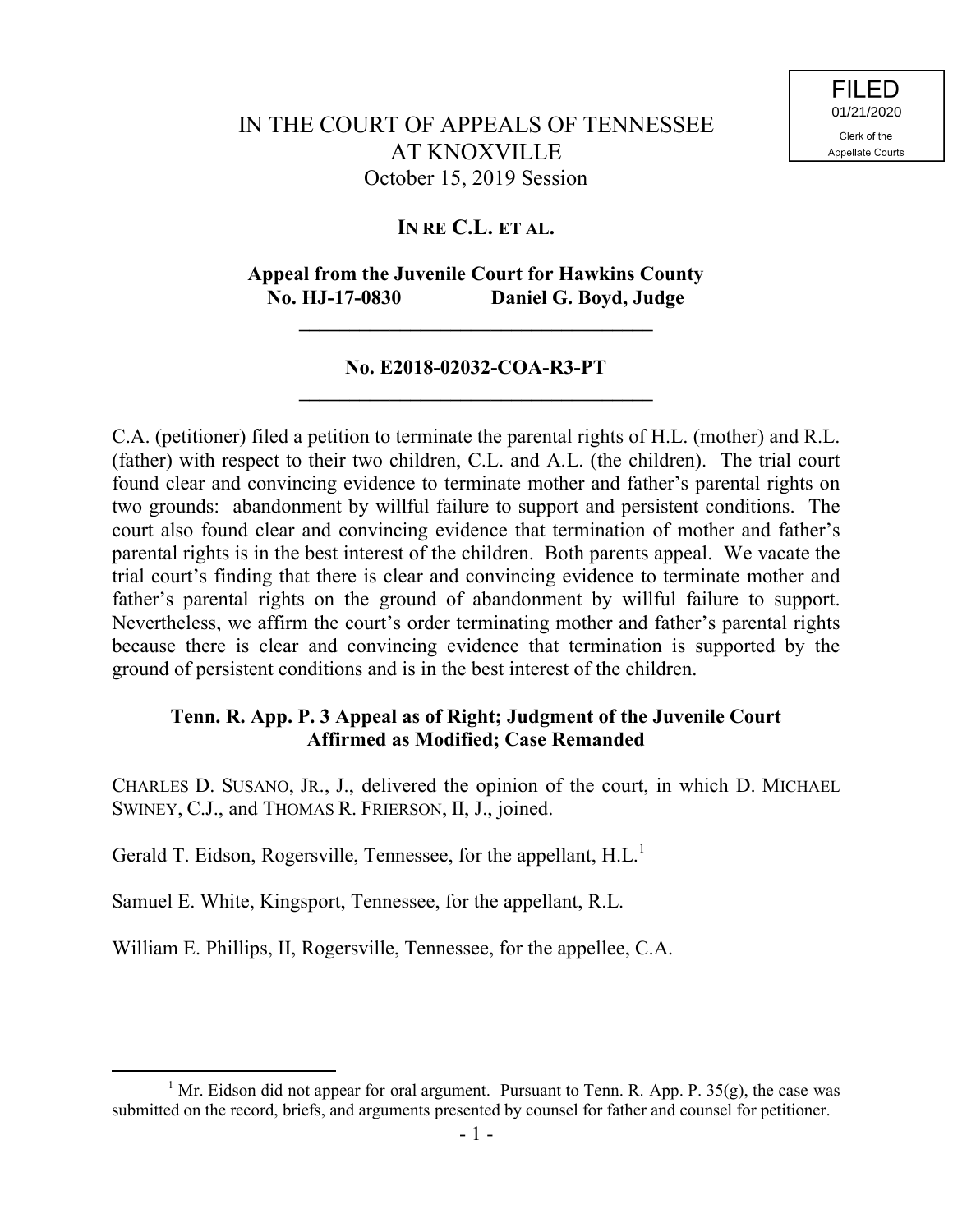## **OPINION**

#### **I.**

In September 2016, police allegedly observed father erratically driving a golf cart inside a private storage facility. The children were passengers. Father was arrested and charged with evading arrest, resisting arrest, driving under the influence, and two counts of reckless endangerment. During father's brief incarceration, DCS placed the children with paternal grandparents because mother's whereabouts were unknown. Mother retrieved the children shortly thereafter. When father made bond, mother returned the children to him.

On September 29, 2016, petitioner (mother's aunt) filed a petition for emergency custody, alleging that: mother and father were separated and going through a divorce; father had been arrested; mother was unable to keep the children because she did not have a permanent home; and that mother returned the children to father despite her awareness of father's neglect and alcohol abuse. The trial court granted the petition.

At the preliminary hearing, the court found probable cause that the children were dependent and neglected. Accordingly, the court entered an order providing that petitioner would retain temporary custody of the children. Mother was granted unsupervised visitation at the marital apartment every other weekend from Friday at 7:30 p.m. to Sunday at 7:30 p.m. Father was granted supervised visitation at the home of paternal grandparents on alternating weekends. The order prohibited father from transporting the children. The order also instructed father to complete a psychological assessment and follow treatment recommendations.

In November 2016, a CASA representative conducted a home visit at father's twobedroom apartment.<sup>2</sup> Father was living with his new girlfriend. Mother was also present. According to the CASA representative, father said that the apartment was being treated for bed bugs. Father also said that he drank six to eight beers per day for several weeks at the direction of his doctor. CASA later obtained medical records indicating that father was cautioned against drinking alcohol. At the time, father was unemployed. He stated that he was receiving about \$500 per month in food stamps and that a friend was providing cash assistance.

On December 1, 2016, the parties attended a Child and Family Team Meeting. At this meeting, parents agreed to take various steps in order to regain custody of the children. Father agreed to maintain stable housing, secure legal income, submit to a psychological evaluation, and follow treatment recommendations. Mother agreed to obtain stable housing, secure legal income, submit to a mental health assessment, and

<sup>&</sup>lt;sup>2</sup> CASA stands for "court appointed special advocates."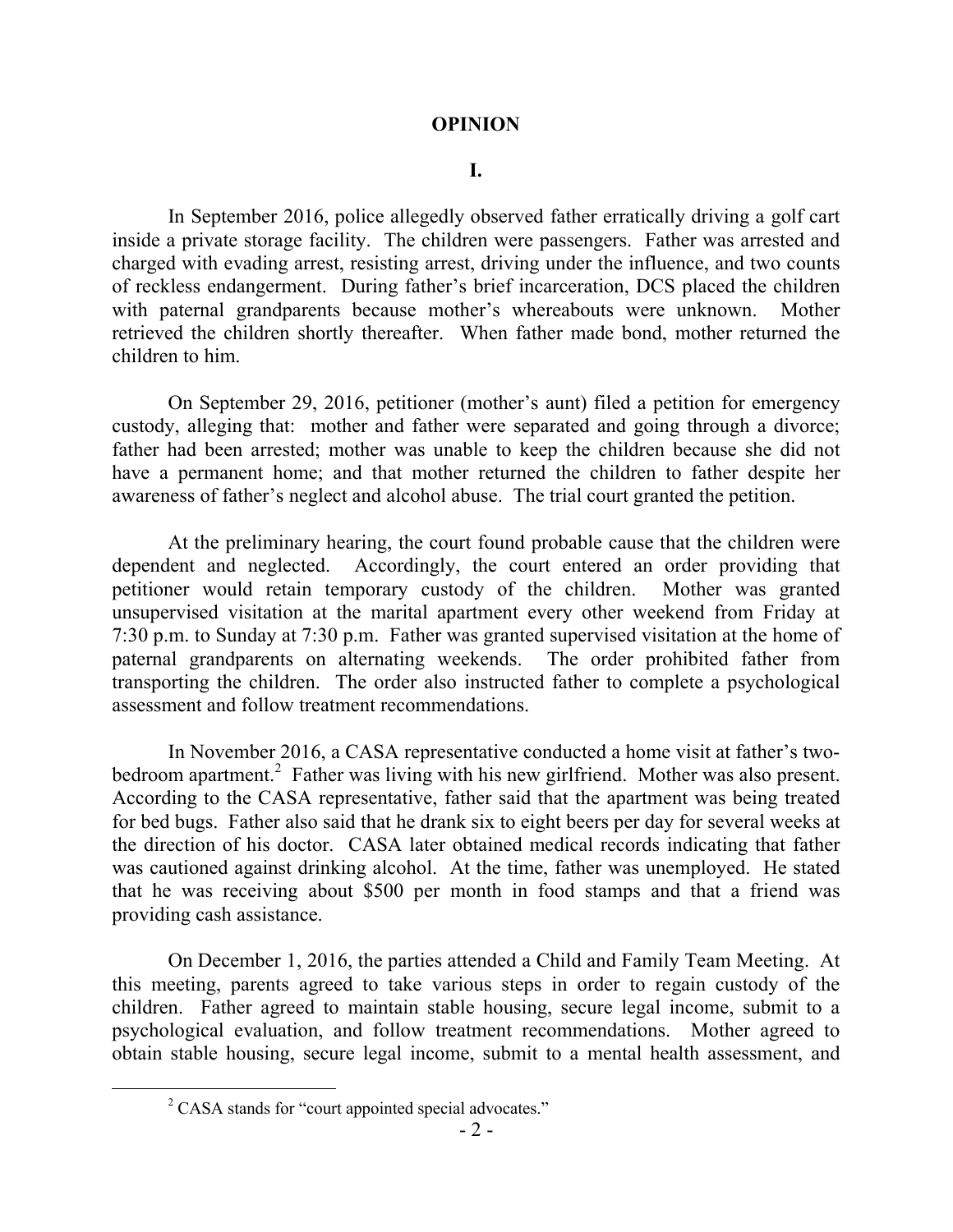follow treatment recommendations. Both parents agreed to stop smoking in the presence of the children.

On December 9, 2016, a CASA representative followed up with mother, who was living at maternal great-grandmother's house. Because the smell of cigarette smoke in the home was so strong, the meeting took place in the CASA representative's car. According to the CASA representative, mother said that father was verbally abusive and very controlling; mother also expressed concern that father did not pay enough attention to the children. Mother denied making these statements. Later in December, mother missed an appointment for a mental health assessment; she claimed that she had to go to the hospital for an emergency dental procedure.

Father completed a psychological evaluation in December 2016. The examiner's diagnostic impression was that father suffered from moderate alcohol-use disorder, an unspecified personality disorder, and parent-child relational problems. The evaluation stated that father "would benefit from alcohol and drug treatment to focus on his pattern of substance use and on relapse prevention." The evaluation also recommended "therapy which addresses appropriate insight, judgment, and impulse control."

There is a dispute as to whether mother completed a mental health assessment in January 2017. At trial, mother testified that she completed the assessment and that she received a letter from the service provider stating that no further treatment was necessary. According to counsel for mother, this letter was not brought to the court's attention prior to trial because mother and her counsel believed that DCS already had a copy of the letter. Neither the mental health evaluation nor the aforementioned letter is in the appellate record. The trial court did not make a finding as to whether mother completed the assessment; the court merely noted that mother "has not provided the recommendations of her mental health assessment to which she testified she had submitted . . . ."

At the January 2017 adjudicatory hearing, mother and father stipulated that the children were dependent and neglected.<sup>3</sup> Accordingly, on January 26, 2017, the court entered an order declaring that the children were dependent and neglected. The order provided that petitioner would retain temporary custody of the children. The visitation schedule remained unchanged. The order also stated that parents had to comply with the following requirements before requesting further relief:

> [Father] will follow all recommendations from his Psychological Evaluation which includes alcohol and drug treatment to focus on his pattern of substance use and on

 $3$  At trial, both parents denied that the children were dependent and neglected. Father allegedly stipulated to dependency and neglect on the advice of counsel. He is now represented by new counsel.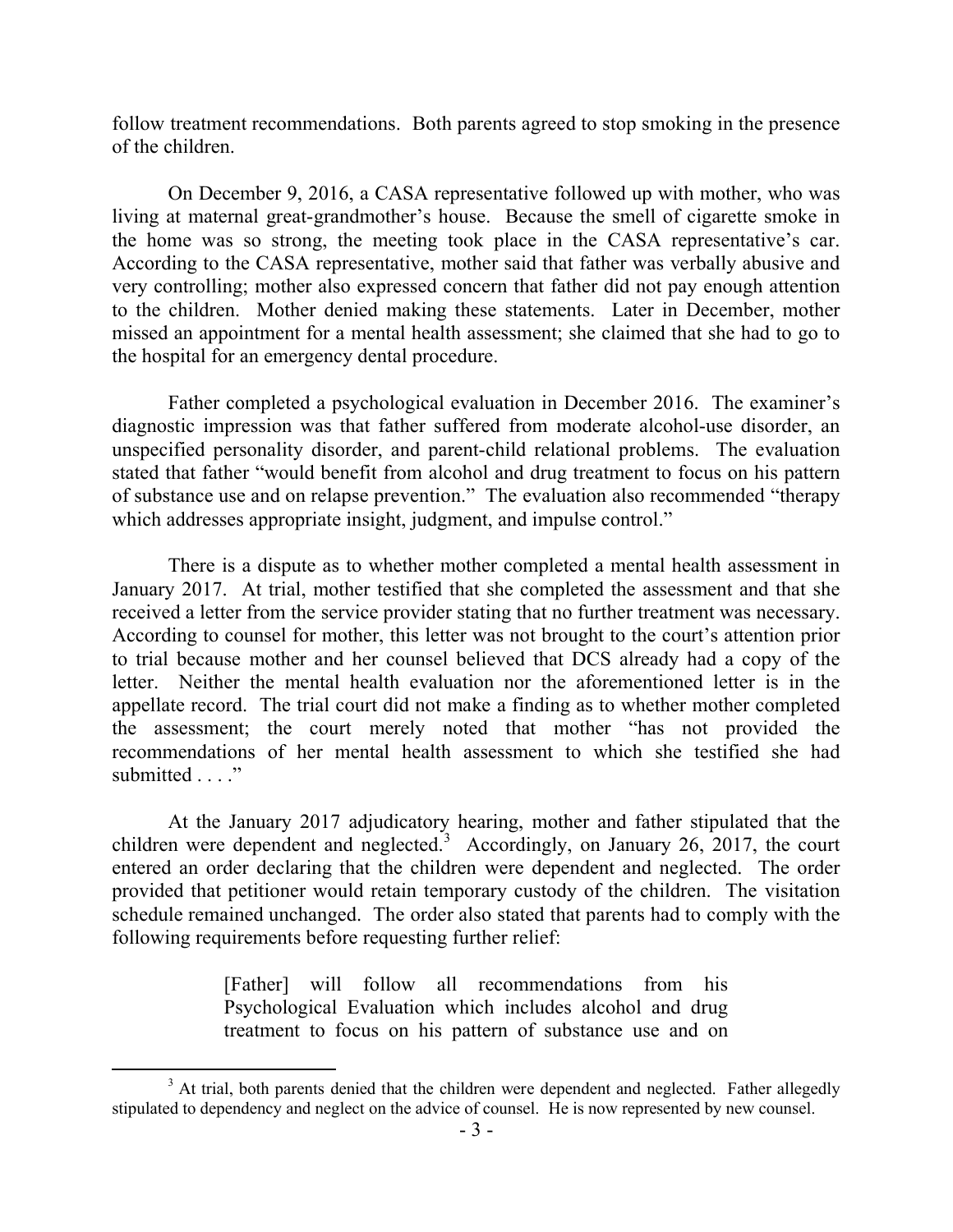relapse prevention. He is also to have therapy which addresses appropriate insight, judgment, and impulse control;

[Mother] is to undergo a Mental Health Assessment and follow all recommendations;

Both parents are to attend and complete parenting classes;

[Mother] is to obtain and maintain stable and safe housing free from environmental concerns;

[Father] is to obtain and maintain stable and safe housing free from environmental concerns;

Both parents obtain and maintain a legal source of income to take care of themselves and their children;

[Father] resolve all criminal charges;

Both parents are encouraged to take steps to obtain their GED.

[N]o individual is to smoke in the presence of the children[.]

(Paragraph numbering omitted.)

At some point, father moved into a new two-bedroom home. By February 2017, father was working as a cab driver. He also made money cleaning a storage facility. Mother continued living with relatives. In or around March 2017, mother got a job at a gas station, but she quit after a few weeks. Mother claimed that an undiagnosed medical condition was causing her to experience blackouts, which prevented her from working. Mother also testified that she sometimes worked with father and used her car as a cab.

At a "review hearing" in March 2017, the trial court heard testimony from a CASA representative and the guardian ad litem. The court found that "the parents have made only minimal progress at best[.]" Accordingly, the court ruled that its previous orders would remain in effect.

In April 2017, mother obtained her own three-bedroom apartment. When the children visited, they each had their own room and a full-size bed. At trial, maternal grandmother testified that mother's rent was fully subsidized by the government. She also testified that mother received a "check" for her utilities. Mother testified that she did not receive, and had not applied for, food stamps.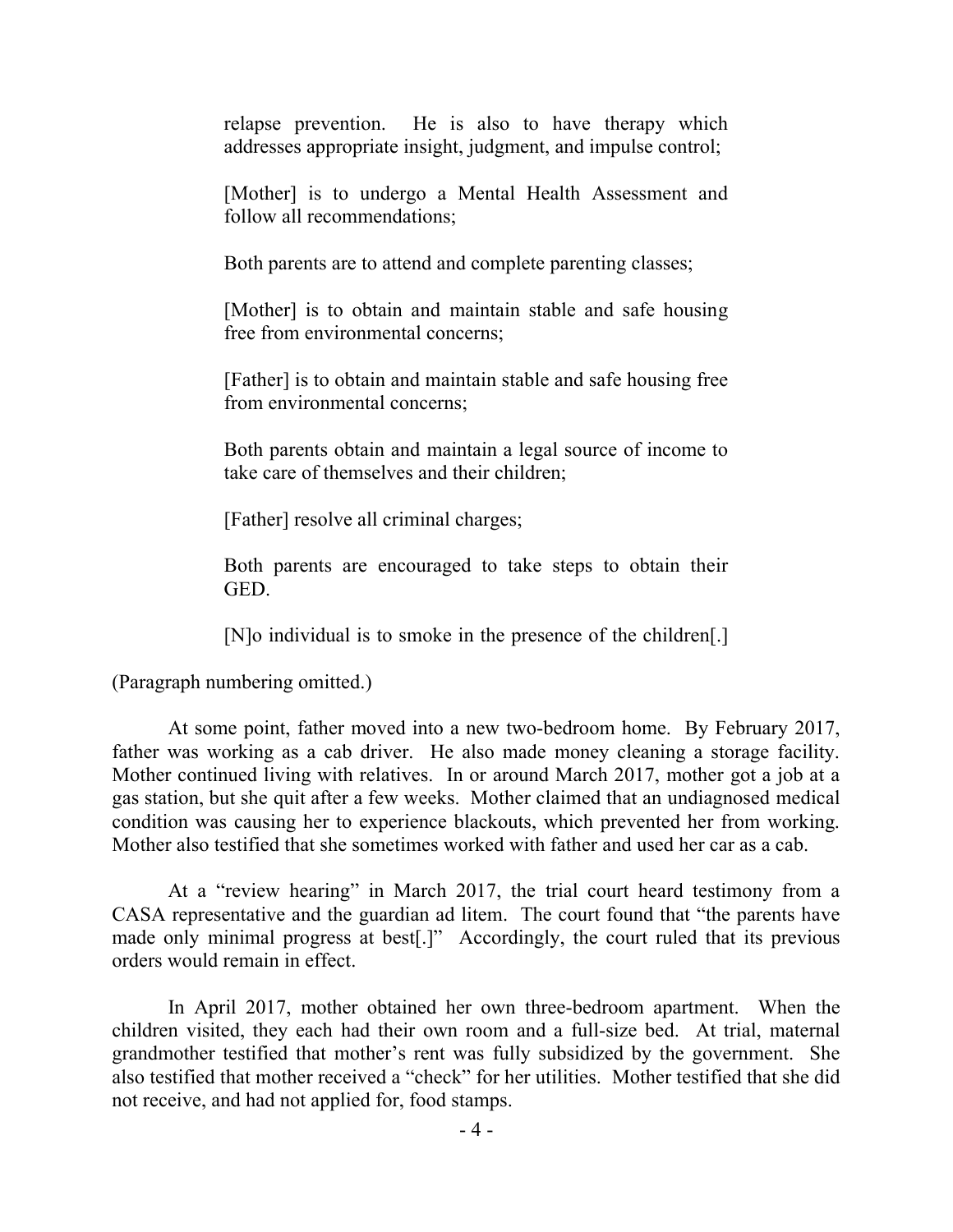The trial court initially set mother's child support obligation at \$612 per month, including \$10 per month for arrears. The order did not specify whether mother was employed, but it stated that mother had the ability to earn \$1,257 per month. The court set father's child support obligation at \$477 per month, including \$10 per month for arrears. The order stated that father was employed but did not specify father's income.

Over the next few months, both parents failed to make any child support payments. When petitioner learned that mother faced potential incarceration for failing to make payments, petitioner asked the court to reduce mother's child support obligation to \$110 per month, including \$10 per month for arrears. At the recommendation of the child support magistrate, the trial court reduced mother's child support obligation to \$110 per month, beginning on July 1, 2017. Mother did not make any payments in July 2017. She paid \$110 in both August 2017 and September 2017 using money that maternal grandmother gave her.

Mother and father consistently visited the children. During the summer of 2017, petitioner even allowed mother to babysit the children when petitioner's normal babysitter was unavailable. According to maternal grandmother and mother's best friend, the children were "upset" and sometimes cried when visitation with mother ended. There was little testimony regarding the children's visitation with father. Father testified that he bought the children food and gifts during his visits and that the children were always happy to see him. Petitioner testified about one occasion in which father violated the court's order by asking mother, rather than paternal grandfather, to supervise his visitation. Petitioner also testified that the children return from father looking dirty. Finally, petitioner testified about an incident in which C.L. returned from father with a "hole" in his head that required immediate medical attention. Father testified that C.L. hit his head on a coffee table after being pushed by one of father's grandchildren.

In October 2017, neither parent made child support payments. On October 31, 2017, petitioner filed a petition to terminate parental rights. The case lingered for nine months. During that time, both parents made additional child support payments and continued to visit the children. Mother worked intermittently as a babysitter. Mother testified that she bought the children over \$200 worth of Christmas presents in December 2017 using money that she earned from babysitting.

In April 2018, CASA conducted a home visit at mother's new apartment. According to the CASA representative, the smell of smoke was "overwhelming." The CASA representative testified that Mother said she was not seeking employment due to her undiagnosed medical condition. Mother also claimed that her doctor would not fill out medical forms for her to apply for disability. Mother later denied making those statements. Shortly before trial, mother worked as a caregiver for about a week; she quit because her driver's license had been suspended due to failure to pay child support.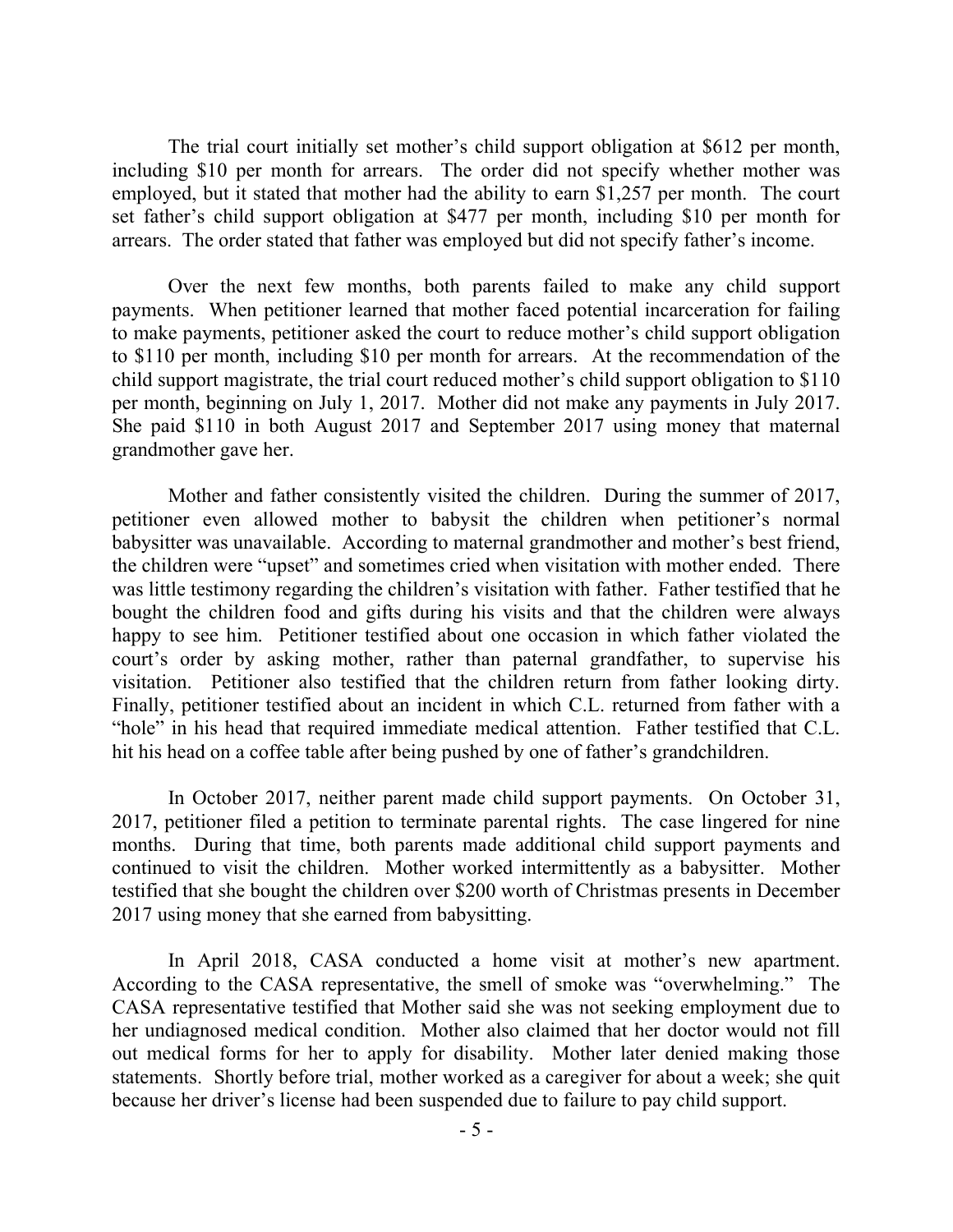Father did not cooperate with CASA's attempt to conduct another home visit. In April 2018, father's criminal charges were dismissed because the arresting officer failed to appear for multiple court dates. Father never followed the treatment recommendations from his psychological evaluation. Although mother submitted proof that she attended a parenting and divorce class in October 2016, neither parent took additional parenting classes as required by the trial court's subsequent orders. Both parents continued to smoke in front of the children.

A bench trial took place on August 7,  $2018<sup>4</sup>$ . The court heard testimony from petitioner, parents, mother's best friend, maternal grandmother, a CASA representative, and a DCS representative. The court entered an order terminating parental rights on October 4, 2018. A separate order containing specific findings of fact and conclusions of law was entered on October 29,  $2018<sup>5</sup>$  Both parents appealed.

### **II.**

Although not stated as such, mother and father raise the following issues:

Whether the trial court erred by finding clear and convincing evidence that mother and father's parental rights can be terminated on the ground of abandonment by willful failure to support.

Whether the trial court erred by finding clear and convincing evidence that mother and father's parental rights can be terminated on the ground of persistent conditions.

Whether the trial court erred by finding clear and convincing evidence that termination of mother and father's parental rights is in the best interest of the children.

<sup>&</sup>lt;sup>4</sup> Trial courts have a duty to "ensure that the hearing on the petition [to terminate parental rights] takes place within six (6) months of the date that the petition is filed, unless the court determines an extension is in the best interests of the child." Tenn. Code Ann.  $\S$  36-1-113(k). In this case, the record does not indicate why the hearing was continued past the statutorily-prescribed six-month deadline. This unexplained delay is concerning, but we have consistently held that the untimeliness of a termination hearing is not reversible error. *E.g.*, *In re Maison W.*, No. M2015–02153–COA–R3–PT, 2016 WL 3192801, at \*15-16 (Tenn. Ct. App., filed May 27, 2016).

 $<sup>5</sup>$  Trial courts have a duty to "enter an order that makes specific findings of fact and conclusions</sup> of law within thirty (30) days of the conclusion of the [termination of parental rights] hearing." Tenn. Code Ann. § 36-1-113(k). Here, it took eighty-three days. Again, this unexplained delay is lamentable, but is not reversible error. *See, e.g.*, *In re Maison W.*, 2016 WL 3192801, at \*15-16.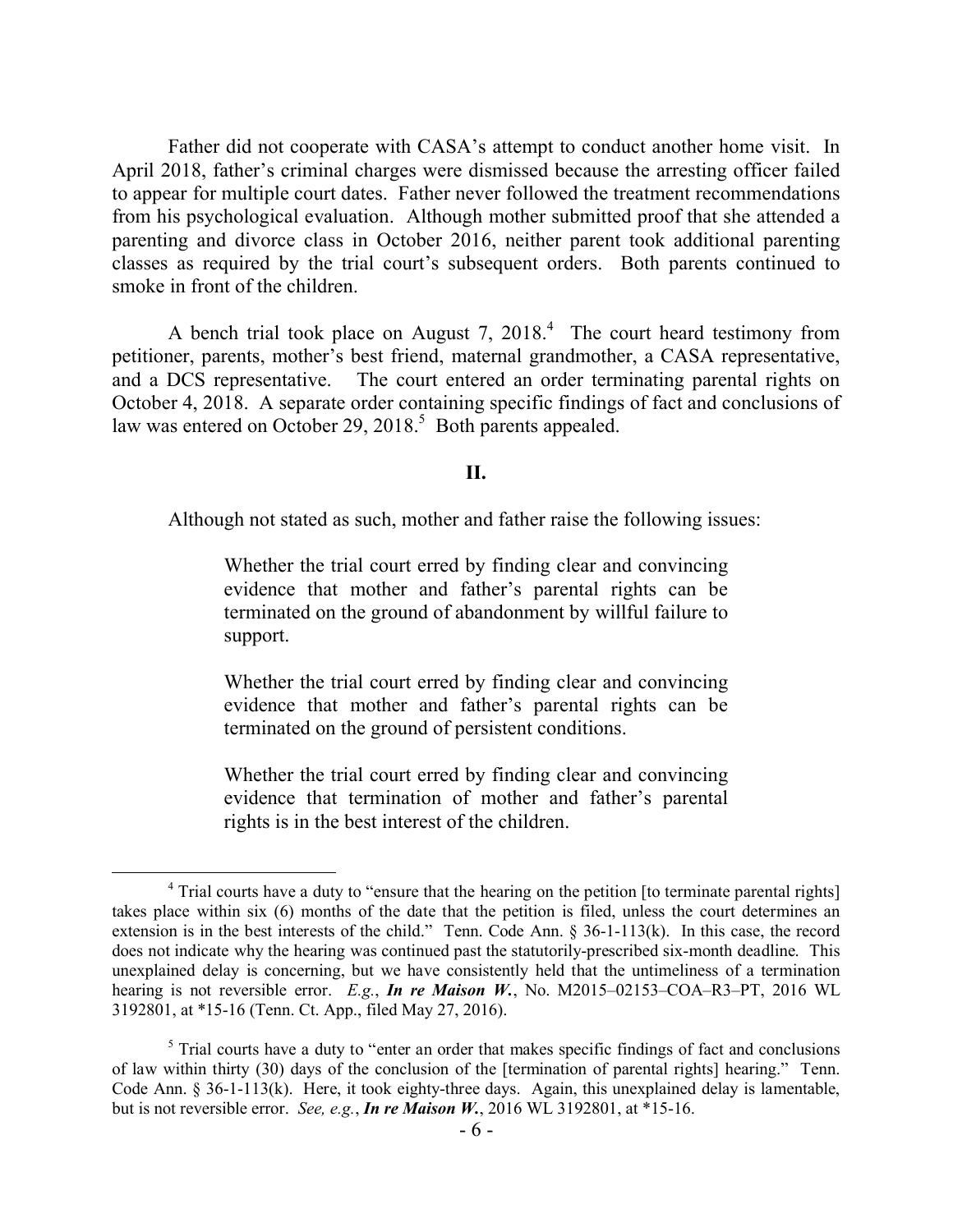A parent has a fundamental right, based on both the federal and state constitutions, to the care, custody, and control of his or her child. *Stanley v. Ill.*, 405 U.S. 645, 651 (1972); *In re Angela E.*, 303 S.W.3d 240, 250 (Tenn. 2010); *Nash–Putnam v. McCloud*, 921 S.W.2d 170, 174-75 (Tenn. 1996). Although this right is fundamental, it is not absolute. The State may interfere with a parent's rights in certain circumstances. *In re Angela E.*, 303 S.W.3d at 250. Our legislature has listed the grounds upon which termination proceedings may be brought. Tenn. Code Ann. § 36-1-113(g) (Supp. 2018) (amended 2019). Because termination proceedings are statutory, *In re Angela E.*, 303 S.W.3d at 250; *Osborn v. Marr*, 127 S.W.3d 737, 739 (Tenn. 2004), a parent's rights may be terminated only where a statutory basis exists. *Jones v. Garrett*, 92 S.W.3d 835, 838 (Tenn. 2002); *In the Matter of M.W.A., Jr.*, 980 S.W.2d 620, 622 (Tenn. Ct. App. 1998).

To terminate parental rights, a court must determine by clear and convincing evidence the existence of at least one of the statutory grounds for termination and that termination is in the child's best interest. Tenn. Code Ann. § 36-1-113(c); *In re Valentine*, 79 S.W.3d 539, 546 (Tenn. 2002). "Clear and convincing evidence enables the fact-finder to form a firm belief or conviction regarding the truth of the facts, and eliminates any serious or substantial doubt about the correctness of these factual findings." *In re Bernard T.*, 319 S.W.3d 586, 596 (Tenn. 2010) (citations omitted). Unlike the preponderance of the evidence standard, "[e]vidence satisfying the clear and convincing standard establishes that the truth of the facts asserted is highly probable." *In re Audrey S.*, 182 S.W.3d 838, 861 (Tenn. Ct. App. 2005).

Once a ground for termination is established by clear and convincing evidence, the trial court conducts a best interest analysis. *In re Angela E.*, 303 S.W.3d at 251 (citing *In re Marr*, 194 S.W.3d 490, 498 (Tenn. Ct. App. 2005)). "The best interest<sup>[</sup> ] analysis is separate from and subsequent to the determination that there is clear and convincing evidence of grounds for termination." *Id.* at 254. The existence of a ground for termination "does not inexorably lead to the conclusion that termination of a parent's rights is in the best interest of the child." *In re C.B.W.*, No. M2005-01817-COA-R3-PT, 2006 WL 1749534, at \*6 (Tenn. Ct. App., filed June 26, 2006).

We are required to review all of the trial court's findings with respect to grounds and best interest. *In re Carrington*, 483 S.W.3d 507, 525-26 (Tenn. 2016) ("[W]e hold that in an appeal from an order terminating parental rights the Court of Appeals must review the trial court's findings as to each ground for termination and as to whether termination is in the child's best interest[ ], regardless of whether the parent challenges these findings on appeal.").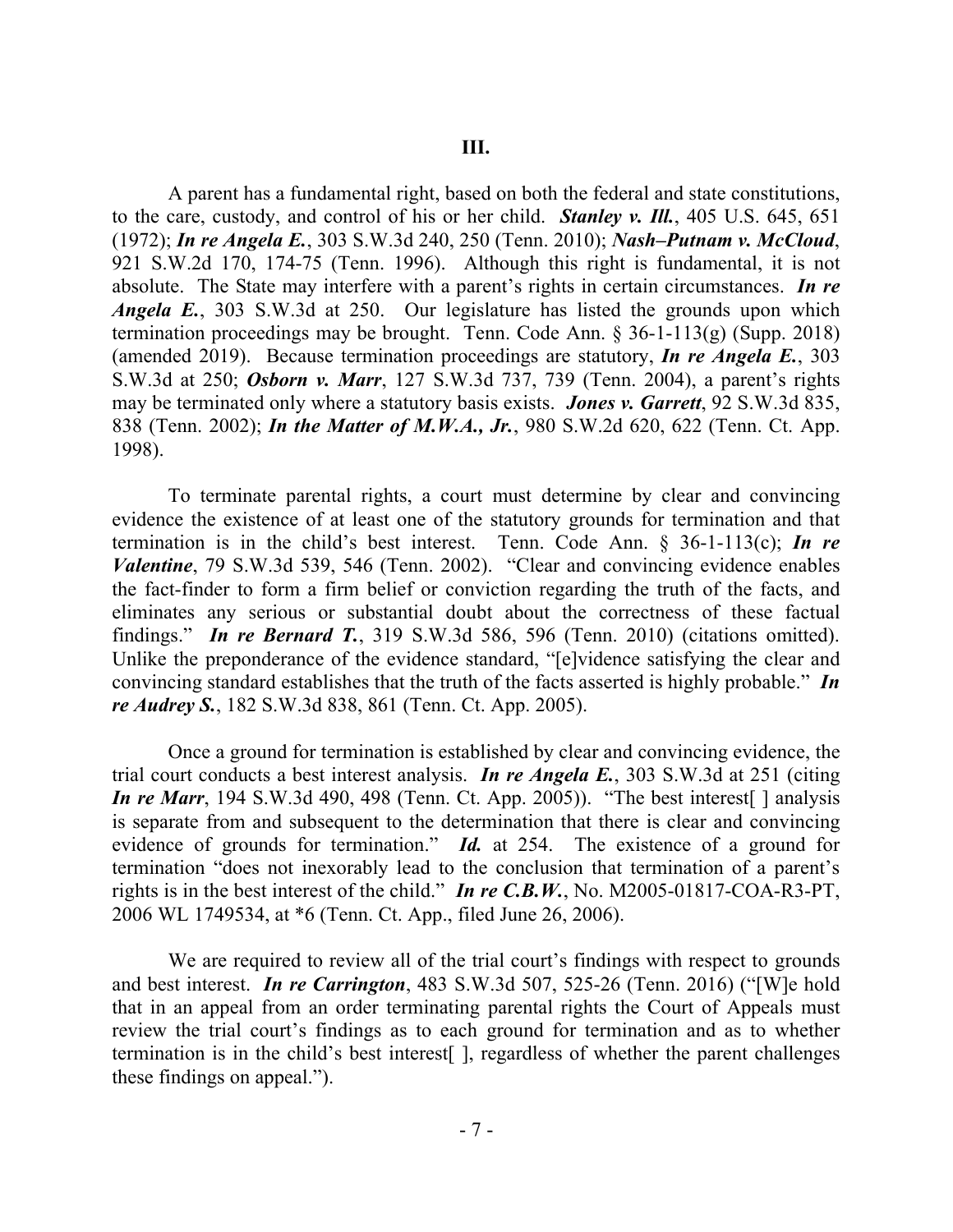The Tennessee Supreme Court has stated our standard of review:

An appellate court reviews a trial court's findings of fact in termination proceedings using the standard of review in Tenn. R. App. P. 13(d). Under Rule 13(d), appellate courts review factual findings de novo on the record and accord these findings a presumption of correctness unless the evidence preponderates otherwise. In light of the heightened burden of proof in termination proceedings, however, the reviewing court must make its own determination as to whether the facts, either as found by the trial court or as supported by a preponderance of the evidence, amount to clear and convincing evidence of the elements necessary to terminate parental rights. The trial court's ruling that the evidence sufficiently supports termination of parental rights is a conclusion of law, which appellate courts review de novo with no presumption of correctness. Additionally, all other questions of law in parental termination appeals, as in other appeals, are reviewed de novo with no presumption of correctness.

*Id.* at 523-24 (internal citations omitted). "When a trial court has seen and heard witnesses, especially where issues of credibility and weight of oral testimony are involved, considerable deference must be accorded to . . . the trial court's factual findings." *In re Adoption of S.T.D.*, No. E2007-01240-COA-R3-PT, 2007 WL 3171034, at \*4 (Tenn. Ct. App., filed Oct. 30, 2007) (citing *Seals v. England/Corsair Upholstery Mfg. Co., Inc.*, 984 S.W.2d 912, 915 (Tenn. 1999)).

### **IV.**

The trial court found clear and convincing evidence to terminate mother and father's parental rights on two grounds: (A) abandonment by willful failure to support and (B) persistent conditions.

## **A.**

Tenn. Code Ann. § 36-1-113(g)(1) provides for the termination of parental rights on the ground of abandonment. When the petition to terminate parental rights was filed, "abandonment" was defined to include the following circumstances:

> [f]or a period of four (4) consecutive months immediately preceding the filing of a proceeding or pleading to terminate the parental rights of the parent . . . the parent . . . ha[s]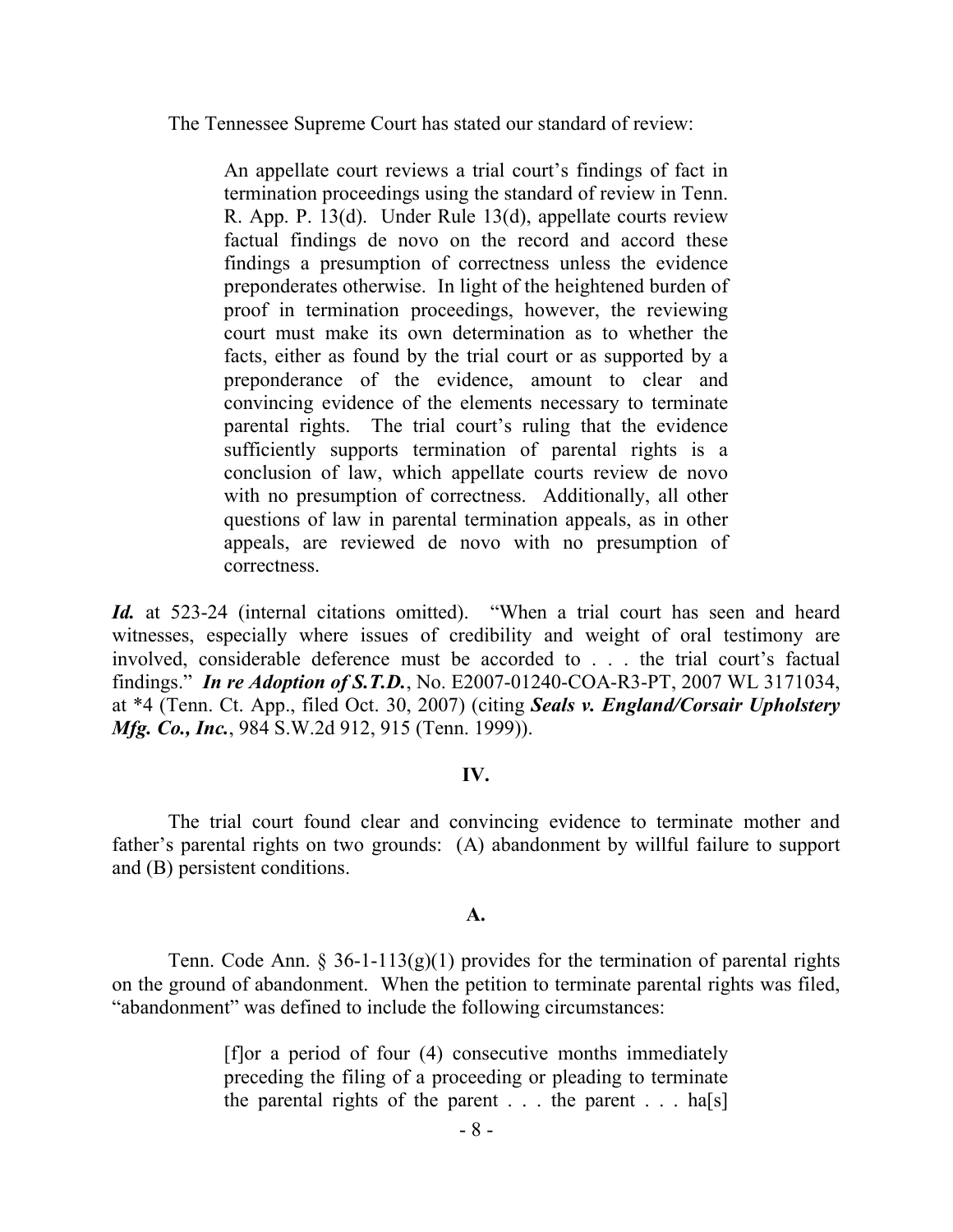## willfully failed to support or ha<sup>[s]</sup> willfully failed to make reasonable payments toward the support of the child[.]

Tenn. Code Ann. § 36-1-102(1)(A)(i) (effective July 1, 2016). <sup>6</sup> This means that the parent willfully failed "to provide monetary support or . . . more than token payments toward the support of the child[.]" *Id.* at  $\frac{8}{36}$ -1-102(1)(D). " '[T]oken support' means that the support, under the circumstances of the individual case, is insignificant given the parent's means[.]" *Id.* at § 36-1-102(1)(B). A parent's "means" includes "both income and available resources for the payment of debt." *In re Adoption of Angela E.*, 402 S.W.3d 636, 641 (Tenn. 2013) (citations omitted).

"Whether a parent failed to . . . support a child is a question of fact. Whether a parent's failure to . . . support constitutes willful abandonment, however, is a question of law." *Id.* at 640 (citing *In re Adoption of A.M.H.*, 215 S.W.3d 793, 810 (Tenn. 2007)). "Failure to . . . support a child is 'willful' when a person is aware of his or her duty to . . . support, has the capacity to do so, makes no attempt to do so, and has no justifiable excuse for not doing so." *In re Audrey S.*, 182 S.W.3d 838, 864 (Tenn. Ct. App. 2005).

## **1.**

First, we consider mother's alleged failure to support. The petition to terminate parental rights was filed on October 31, 2017. Therefore, the relevant four-month period is June 30, 2017, to October 30, 2017. *See In re Jacob C.H.*, No. E2013-00587-COA-R3-PT, 2014 WL 689085, at \*6 (Tenn. Ct. App., filed Feb. 20, 2014) ("The applicable four month window . . . includes the four months preceding the day the petition to terminate parental rights is filed but excludes the day the petition is filed.").

At the recommendation of the child support magistrate, the trial court reduced mother's child support obligation to \$110 per month, beginning on July 1, 2017. Mother did not make any payments in July 2017. In both August 2017 and September 2017, mother paid \$110 in child support using money that maternal grandmother gave her. In October 2017, mother did not make any payments.

The trial court ruled that "Mother did not make [the August 2017 and September 2017] payments," because "these payments were made by Mother's mother and not mother herself." Even if the payments could fairly be attributed to mother, the court ruled that the payments were merely "token support." The court found that "Mother is capable of working and has not taken steps to secure employment or otherwise earn

 $6\text{ We apply the version of the statue in effect when the pertinent wave field. Under the current$ version of the statute, the petitioner no longer has the burden of proving willfulness; instead, a parent may demonstrate the absence of willfulness as an affirmative defense. Tenn. Code Ann. §§ 36-1-102(1)(A)(i), -102(I) (effective July 1, 2018) (amended 2019).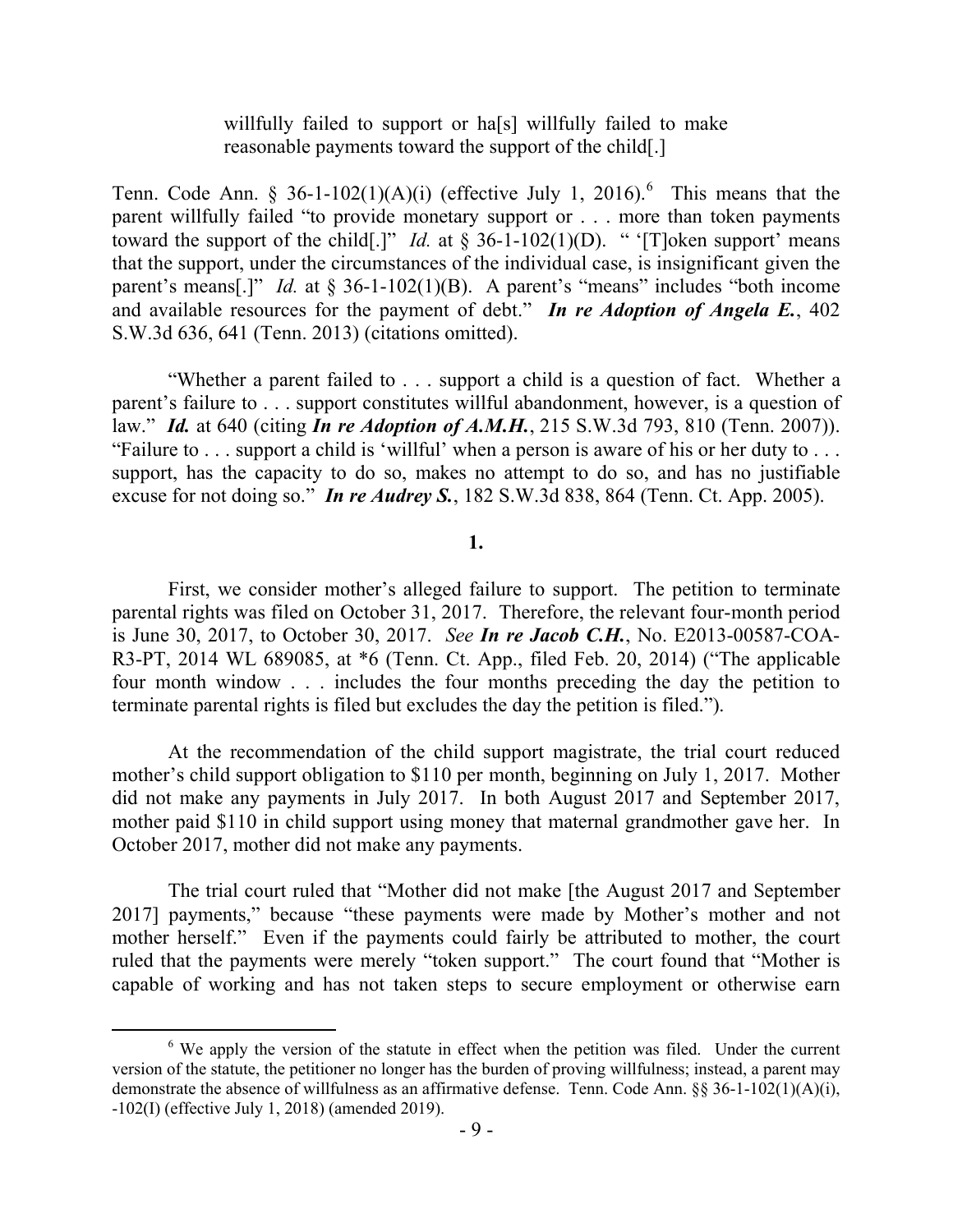income to support the children."

As an initial matter, we must decide whether the court erred by finding that mother did not make the August 2017 and September 2017 child support payments. According to petitioner, a parent who pays child support with money obtained from a relative is "logically indistinguishable from Child Support Enforcement intercepting a parent's tax refund from the federal government to satisfy, or contribute to, a parent's outstanding child support obligation." *See In re Dustin T.*, No. E2016–00527–COA–R3–PT, 2016 WL 6803226, at \*13 (Tenn. Ct. App., filed Nov. 17, 2016) (holding that interception of a tax refund does not constitute a voluntary payment of child support). We disagree. The voluntary nature of a child support payment, rather than the source of the payment, is the most important consideration. We are unaware of any legal authority that prohibits a parent from paying child support with money obtained from a relative. On the contrary, the child support guidelines indicate that a parent is *expected* to use all available resources to pay child support. *See* Tenn. Comp. R. & Regs. 1240-02-04-.04(3) (requiring consideration of a parent's "gross income," including "all income from any source . . . whether earned or unearned, and includ[ing] . . . [g]ifts that consist of cash"). Accordingly, we hold that the trial court erred by ruling that mother did not make the two child support payments.

The next question is whether mother's payments constitute "reasonable payments" or "token payments" toward the support of the children. Tenn. Code Ann. §§ 36-1-  $102(1)(A)(i)$ ,  $-102(1)(D)$ . Again, token support is defined as "support, under the circumstances of the individual case, [that] is insignificant given the parent's means[.]" *Id.* at § 36-1-102(1)(B). A parent's "means" includes "both income and available resources for the payment of debt." *In re Adoption of Angela E.*, 402 S.W.3d 636, 641 (Tenn. 2013) (citations omitted).

Mother was unemployed and therefore had no income during the relevant fourmonth period. It appears that mother's only "available resource[ ] for the payment of debt" was cash assistance from maternal grandmother, which mother used to make two child support payments. The trial court found that mother willfully failed to make additional child support payments because she was voluntarily unemployed. The evidence preponderates in favor of the court's finding that mother was voluntarily unemployed. Nevertheless, we think it is significant that mother managed to pay half of the child support she owed during the relevant four-month period. Although it is a close call, we disagree with the court's conclusion that mother's two child support payments were merely token support.

Even if mother's two payments *were* token support, petitioner failed to present clear and convincing evidence that mother had the *capacity* to provide more than token support, a necessary element of willfulness. *In re Audrey S.*, 182 S.W.3d at 864. A petitioner must submit evidence of a parent's income *and* expenses during the relevant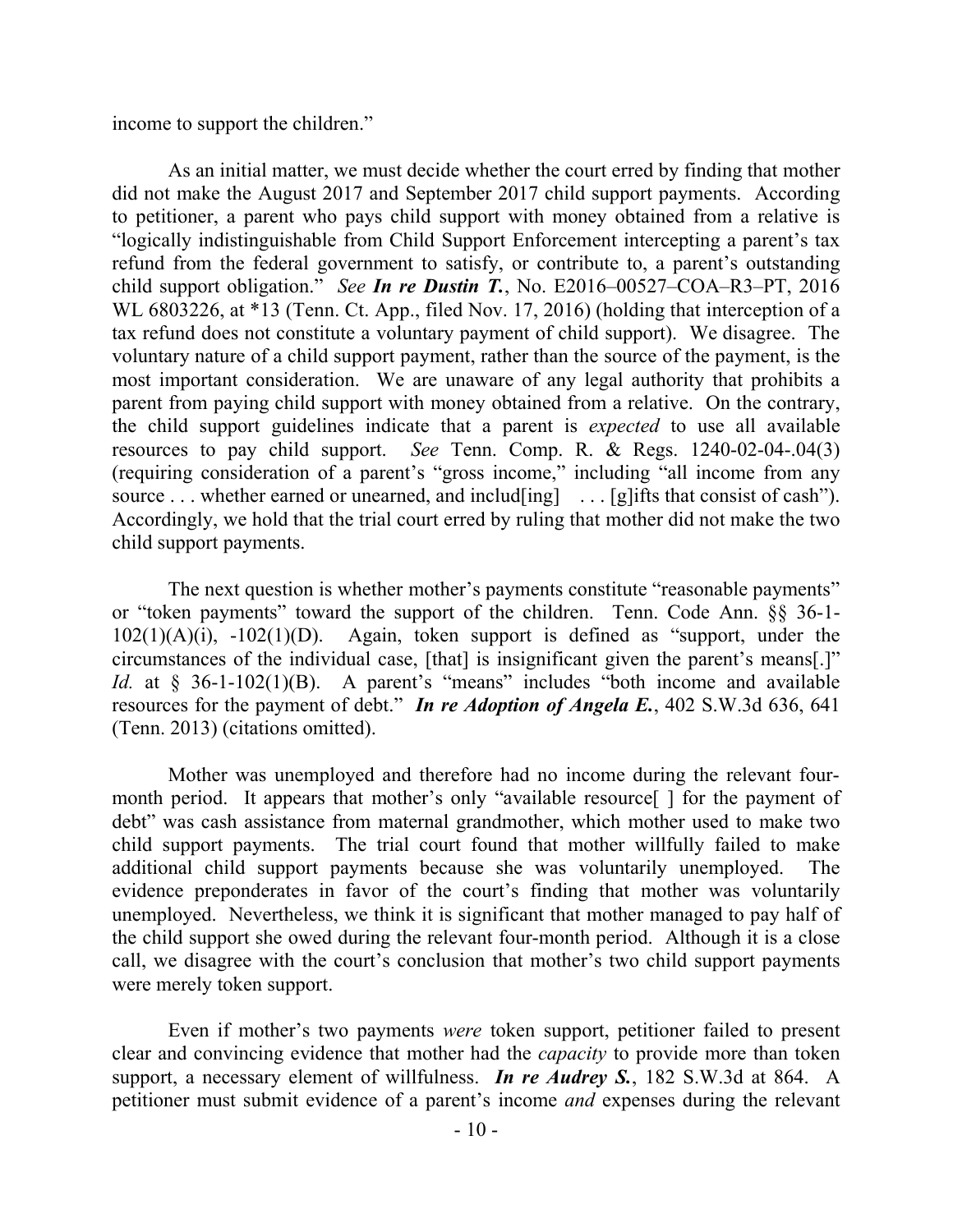four-month period in order to prove that a parent had the capacity to pay child support. *E.g.*, *In re L.J.*, 2015 WL 5121111, at \*6 (Tenn. Ct. App., filed Aug. 31, 2015) (citing *In re Adoption of Angela E.*, 402 S.W.3d at 641). Here, petitioner presented little evidence of mother's expenses. Maternal grandmother testified that mother did not have to pay rent or utilities, but mother testified that she did not receive food stamps. It is unclear whether mother was responsible for paying for food, groceries, and transportation. If she was, it is unclear what those monthly expenses were. Therefore, even if we imputed additional income to mother because of her voluntary unemployment, the lack of evidence regarding mother's monthly expenses would prevent us from forming a "firm belief or conviction" regarding mother's capacity to pay child support. *See In re Bernard T.*, 319 S.W.3d 586, 596 (Tenn. 2010). Accordingly, we hold that the trial court erred by terminating mother's parental rights on the ground of abandonment by willful failure to support.

Next we consider father's alleged failure to support. The relevant four-month period is still June 30, 2017, to October 30, 2017. Father's child support was set at \$477 per month. Records from the Child Support Enforcement Services indicate that father did not make any child support payments during the relevant four months. The trial court ruled that father's failure to support was willful because father was employed by Cabbie Cab and was receiving benefits from the Social Security Administration. The court also noted that father was able to pay a \$3,000 cash bond in December 2017 in order to avoid incarceration for his failure to pay child support.

At trial, father testified that he was expecting his \$3,736 tax refund to be intercepted by Child Support Enforcement Services during the relevant four-month period. The refund was not credited to father's account until December 2017. Father also testified that he "borrow[ed]" money to pay the \$3,000 cash bond in order to avoid incarceration. Father paid the cash bond shortly after his tax refund was intercepted. This actually put father ahead on his child support payments. Although this is relevant to the best interest analysis, it is irrelevant when analyzing abandonment. *See* Tenn. Code Ann. § 36-1-102(1)(F) ("Abandonment may not be repented of by resuming . . . support subsequent to the filing of any petition seeking to terminate parental or guardianship rights[.]"). Moreover, even if the tax refund had been intercepted during the relevant four-month period, interception of a tax refund does not qualify as a voluntary payment of child support. *In re Dustin T.*, 2016 WL 6803226, at \*13. Accordingly, the evidence preponderates in favor of the court's finding that father failed to pay monetary support during the relevant four-month period.<sup>7</sup>

 $<sup>7</sup>$  Father argues that he provided "in-kind" support in the form of food and gifts. These gifts are</sup> not "monetary support," as required by Tenn. Code Ann. § 36-1-102(1)(D); however, father's provision of gifts does weigh against a finding of willfulness. *See In re Kaleb N.F.*, No. M2012–00881–COA–R3–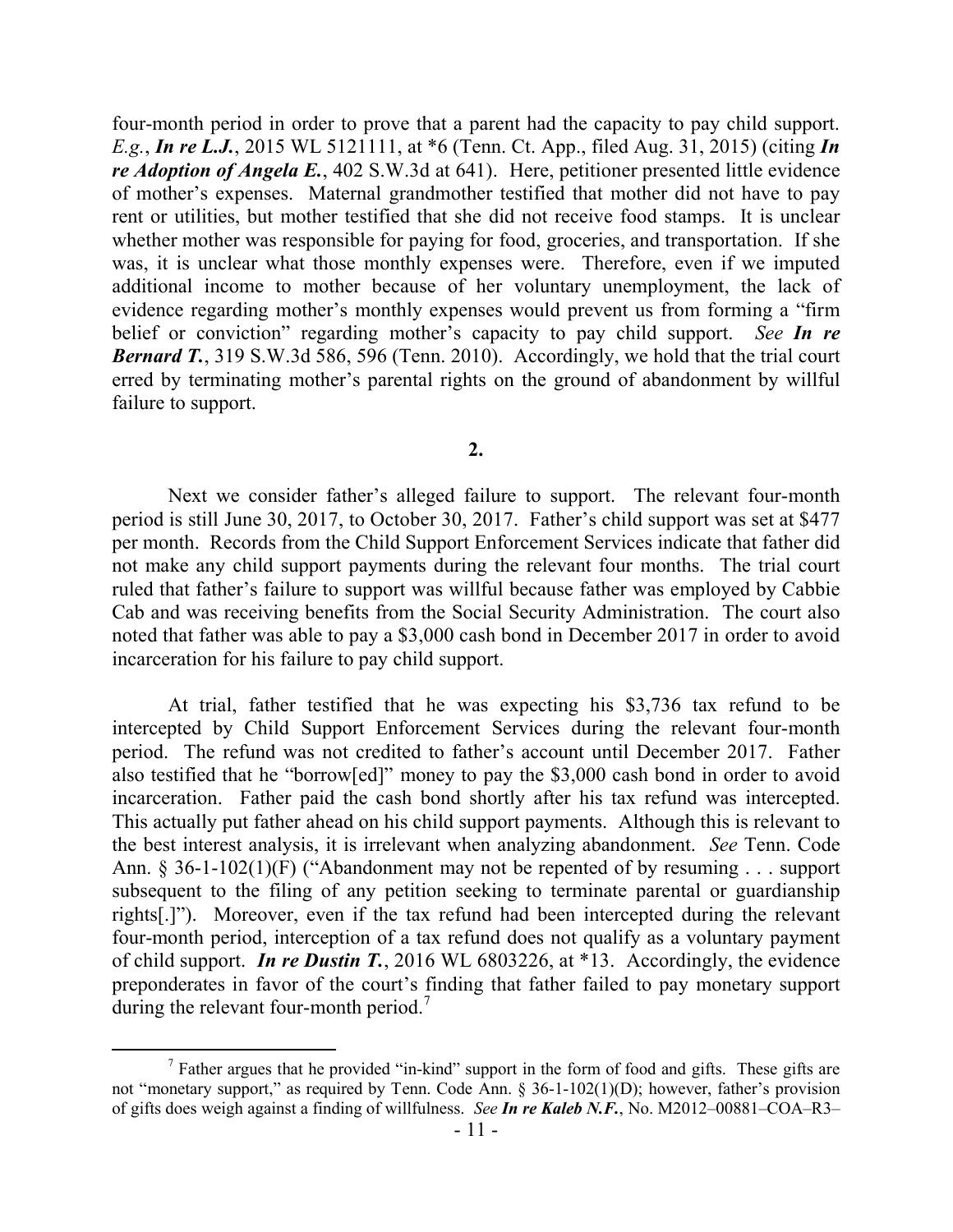Nevertheless, we hold that petitioner failed to present clear and convincing evidence that father's failure to support was willful. Specifically, petitioner failed to present sufficient evidence that father had the capacity to support the children during the relevant four-month period. At trial, father testified, without contradiction, that he only earns between \$350 and \$750 per month as a cab driver. There is no evidence regarding the amount of father's benefits from the Social Security Administration. Father testified, without contradiction, that he "borrow[ed]" the money to pay his \$3,000 cash bond. A CASA representative testified that in November 2016 father was receiving cash assistance from a friend and \$500 per month in food stamps. However, that was several months prior to the relevant four-month period. The only evidence of father's expenses is father's testimony that his rent is \$500 per month and that he has to pay family members to supervise his visitation.

Given father's limited income and the paucity of evidence regarding father's monthly expenses, we hold that petitioner failed to present clear and convincing evidence that father had the capacity to pay \$477 per month in child support during the relevant four-month period. The trial court erred by terminating father's parental rights on the ground of abandonment by willful failure to support.

### **B.**

Tenn. Code Ann. § 36-1-113(g)(3) provides for the termination of parental rights on the ground of persistent conditions. When the petition to terminate parental rights was filed, the statute required petitioner to present clear and convincing evidence of the following circumstances:

> The child has been removed from the home of the parent or guardian by order of a court for a period of six (6) months and:

> (A) The conditions that led to the child's removal or other conditions that in all reasonable probability would cause the child to be subjected to further abuse or neglect and that, therefore, prevent the child's safe return to the care of the parent or parents or the guardian or guardians, still persist;

> (B) There is little likelihood that these conditions will be remedied at an early date so that the child can be safely returned to the parent or parents or the guardian or guardians

PT, 2013 WL 1087561, at \*23 (Tenn. Ct. App., filed Mar. 12, 2013) (holding that a parent's provision of gifts "may be considered as part of the background to the willfulness determination.").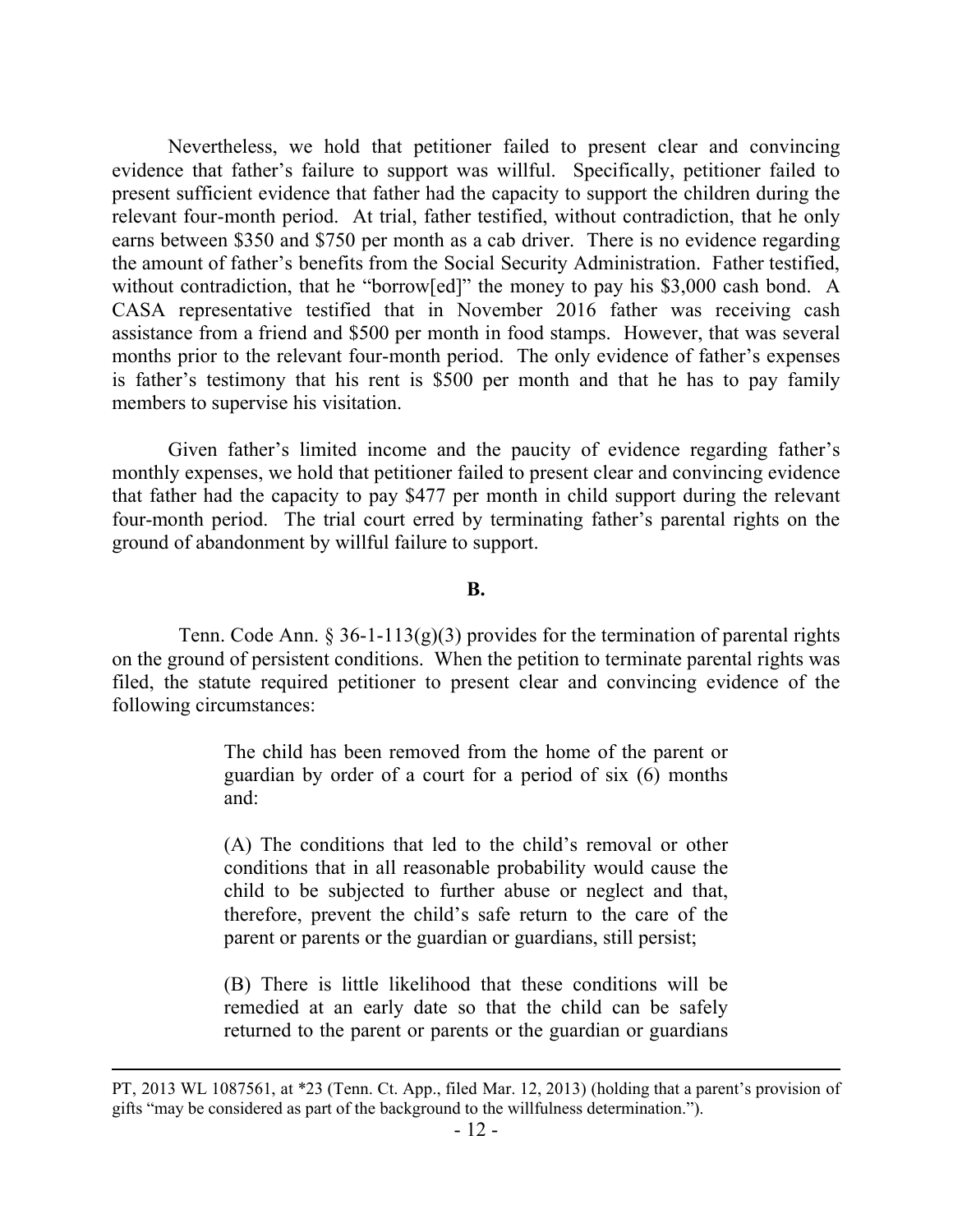in the near future; and

(C) The continuation of the parent or guardian and child relationship greatly diminishes the child's chances of early integration into a safe, stable and permanent home[.]

Tenn. Code Ann. § 36-1-113(g)(3) (effective July 1, 2017).<sup>8</sup> The purpose of allowing the termination of parental rights under these circumstances is "to prevent the child's lingering in the uncertain status of foster child if a parent cannot within a reasonable time demonstrate an ability to provide a safe and caring environment for the child." *In re Dakota C.R.*, 404 S.W.3d 484, 499 (Tenn. Ct. App. 2012) (citations omitted). "The failure to remedy the conditions which led to the removal need not be willful." *Id.*

**1.**

First, we consider the evidence with respect to mother. It is undisputed that more than six months had passed since the children had been removed from the home of mother.<sup>9</sup> The trial court ruled that mother "failed to remedy the conditions which . . . led to removal of the children from [her] custody." The preponderance of the evidence suggests otherwise. The primary condition that led to the children's removal from mother was mother's lack of a permanent home. Since April 2017, mother has had her own three-bedroom apartment; she no longer relies on family members for housing.

Nevertheless, mother's parental rights may still be terminated due to the persistence of "*other conditions* that in all reasonable probability would cause the child[ren] to be subjected to further abuse or neglect and that, therefore, prevent the child[ren]'s safe return to the care of [mother.]" Tenn. Code Ann. § 36-1-113(g)(3)(A) (emphasis added). The trial court found that mother has been voluntarily unemployed or underemployed throughout this case. Even at the time of trial, mother still did not have a steady source of legal income. Mother also had not taken the appropriate parenting classes. Nor did she provide the recommendations of her mental health assessment (if she did, in fact, complete the assessment). Finally, mother continued to smoke in the presence of the children.

The evidence preponderates in favor of the trial court's factual findings regarding the persistence of these "other conditions." We agree with the trial court that mother's

<sup>&</sup>lt;sup>8</sup> We apply the version of the statute in effect when the petition was filed.

 $9<sup>9</sup>$  At the time the petition to terminate parental rights was filed, the six-month period was generally measured from the order adjudicating a child dependent and neglected. *In re Frederick S.*, No. W2018-00941-COA-R3-PT, 2018 WL 6819355, at \*5 (Tenn. Ct. App., filed Dec. 26, 2018) (citing *In re Audrey S.*, 182 S.W.3d 838, 875-76 (Tenn. Ct. App. 2005)). The children were adjudicated dependent and neglected on January 26, 2017 – nine months prior to the filing of the petition.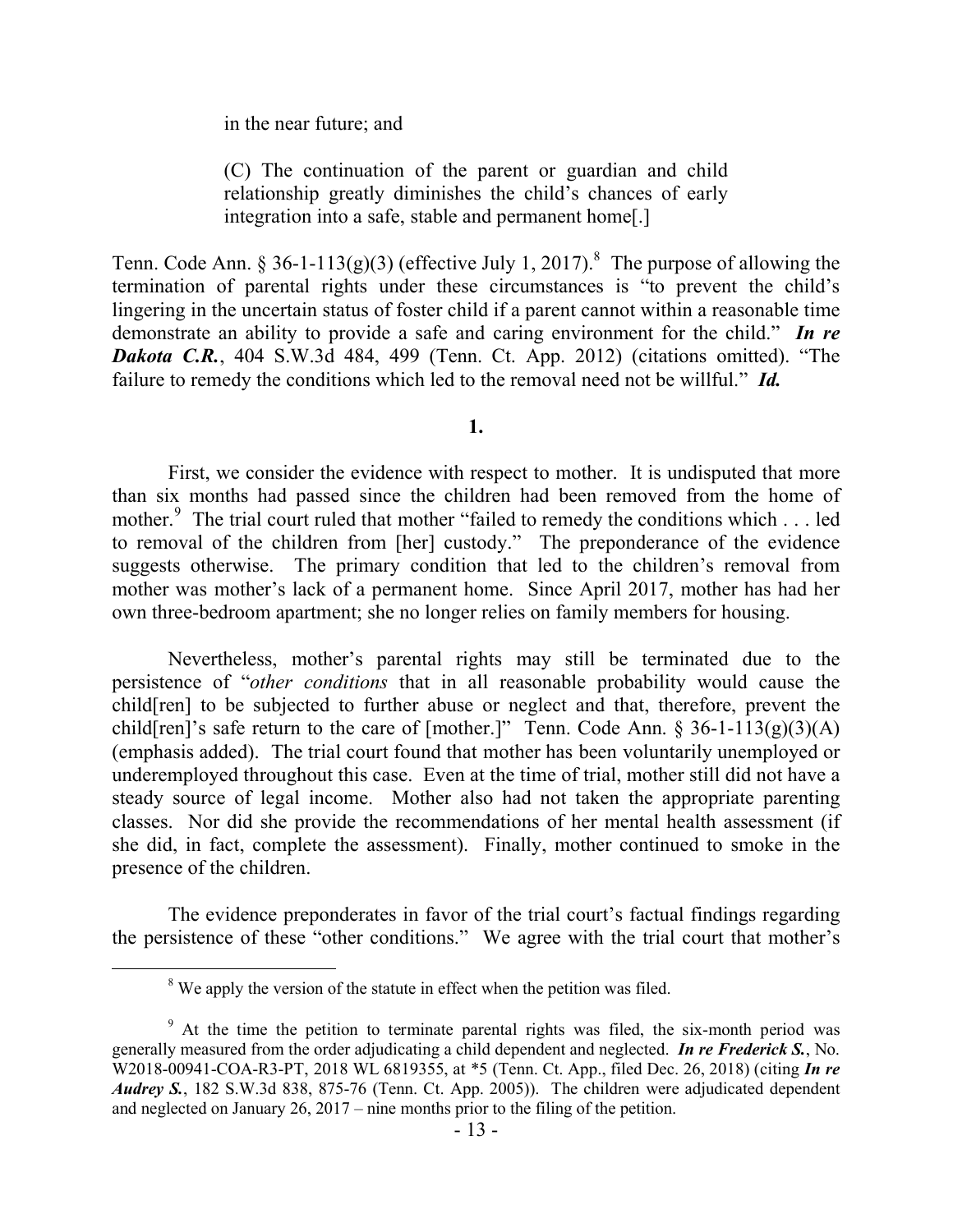prolonged state of financial instability, coupled with her refusal to seek employment on account of an undiagnosed medical condition, creates a reasonable probability that returning the children to mother would subject them to further neglect.<sup>10</sup> There is little likelihood that mother will be able to remedy her condition of financial instability at an early date because she has repeatedly demonstrated an unwillingness to obtain and maintain stable employment. At the time of trial, mother had not even applied for food stamps. Continuation of the parent-child relationship would greatly diminish the children's chances of early integration into a safe, stable and permanent home. Accordingly, we hold that clear and convincing evidence exists to terminate mother's parental rights on the ground of persistent conditions.

**2.**

Now we consider the evidence with respect to father. It is undisputed that more than six months had passed since the children had been removed from the home of father. The trial court determined that the conditions which led to that removal still persist. Specifically, the court noted that father's criminal charges were dismissed "only after the charging officer failed to appear in court after several resets." The court further observed that father failed to comply with the treatment recommendations from his psychological assessment, i.e., alcohol and drug treatment and therapy to address "appropriate insight, judgment, and impulse control."

Father does not dispute the trial court's factual findings relative to this ground. Instead, father argues that the court should have given more weight to the fact that his criminal charges were dismissed. Father reminds this Court that individuals who are accused of a crime are presumed innocent until proven guilty. That is true – in criminal cases. Here, however, the trial court did not convict father of a crime. Rather, the court found, by a preponderance of the evidence, that father has a history of alcohol abuse and that he has refused to seek appropriate treatment. Those findings are supported by the evidence. A CASA representative testified that father admitted to drinking six to eight beers per day for several weeks at the direction of his doctor, a false statement that father continued to assert at trial. The examiner who conducted father's psychological evaluation also found that father suffered from "moderate alcohol-use disorder." It is undisputed that father failed to seek either alcohol and drug treatment or therapy.

We agree with the trial court that this evidence clearly and convincingly

 $10$  Although a parent's unemployment and/or incapacity to financially support a child often precludes a finding of willful abandonment, prolonged financial instability is relevant to the termination of parental rights on the ground of persistent conditions. *See, e.g.*, *In re Jamie G.*, No. M2014–01310– COA–R3–PT, 2015 WL 3456437, at \*22 (Tenn. Ct. App., filed May 29, 2015); *In re Brandon T.*, No. M2012–02055–COA–R3–PT, 2013 WL 12180664, at \*5 (Tenn. Ct. App., filed Apr. 17, 2013); *State, Dept. of Children's Services v. Peterson*, 341 S.W.3d 281, 289 (Tenn. Ct. App. 2009); *In re C.M.S.*, No. W2004-00295-COA-R3-PT, 2004 WL 2715331, at \*4 (Tenn. Ct. App., filed Nov. 19, 2004).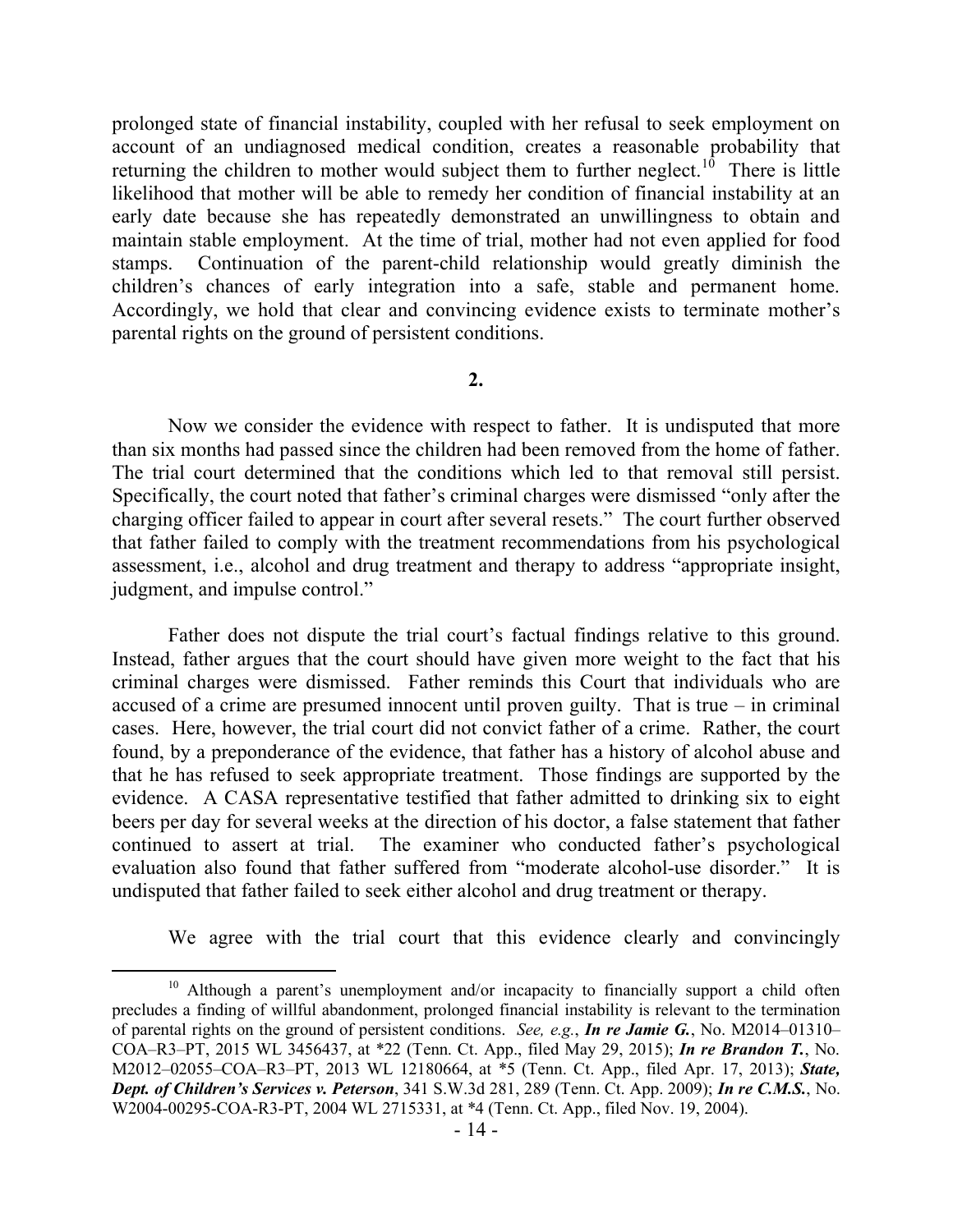demonstrates that the conditions which led to the children's removal from father still persist.<sup>11</sup> Because father has failed to take appropriate steps to address his alcohol abuse and poor judgment, there is a reasonable probability that returning the children to father will lead to further abuse or neglect. Given father's stubborn resistance to seeking treatment, there is little likelihood that he will remedy these conditions at an early date. We agree with the trial court that continuation of the parent-child relationship will greatly diminish the children's opportunity to enter into a safe, stable and permanent home. Accordingly, we hold that there is clear and convincing evidence to terminate father's parental rights on the ground of persistent conditions.

#### **V.**

## **A.**

Because at least one statutory ground warrants the termination of mother and father's parental rights, we now focus on whether termination is in the best interest of C.L. and A.L. We are guided by the statutory factors set forth in Tenn. Code Ann. § 36-  $1 - 113(i)$ :

> In determining whether termination of parental or guardianship rights is in the best interest of the child pursuant to this part, the court shall consider, but is not limited to, the following:

> (1) Whether the parent or guardian has made such an adjustment of circumstance, conduct, or conditions as to make it safe and in the child's best interests to be in the home of the parent or guardian;

> (2) Whether the parent or guardian has failed to effect a lasting adjustment after reasonable efforts by available social services agencies for such duration of time that lasting adjustment does not reasonably appear possible;

> (3) Whether the parent or guardian has maintained regular visitation or other contact with the child;

> (4) Whether a meaningful relationship has otherwise been

<sup>&</sup>lt;sup>11</sup> We also note that there are "other conditions" that raise serious questions as to whether returning the children to father would subject them to further abuse or neglect. For example, although father has worked as a cab driver throughout these proceedings, it is unclear whether father has the financial capacity to independently support the children.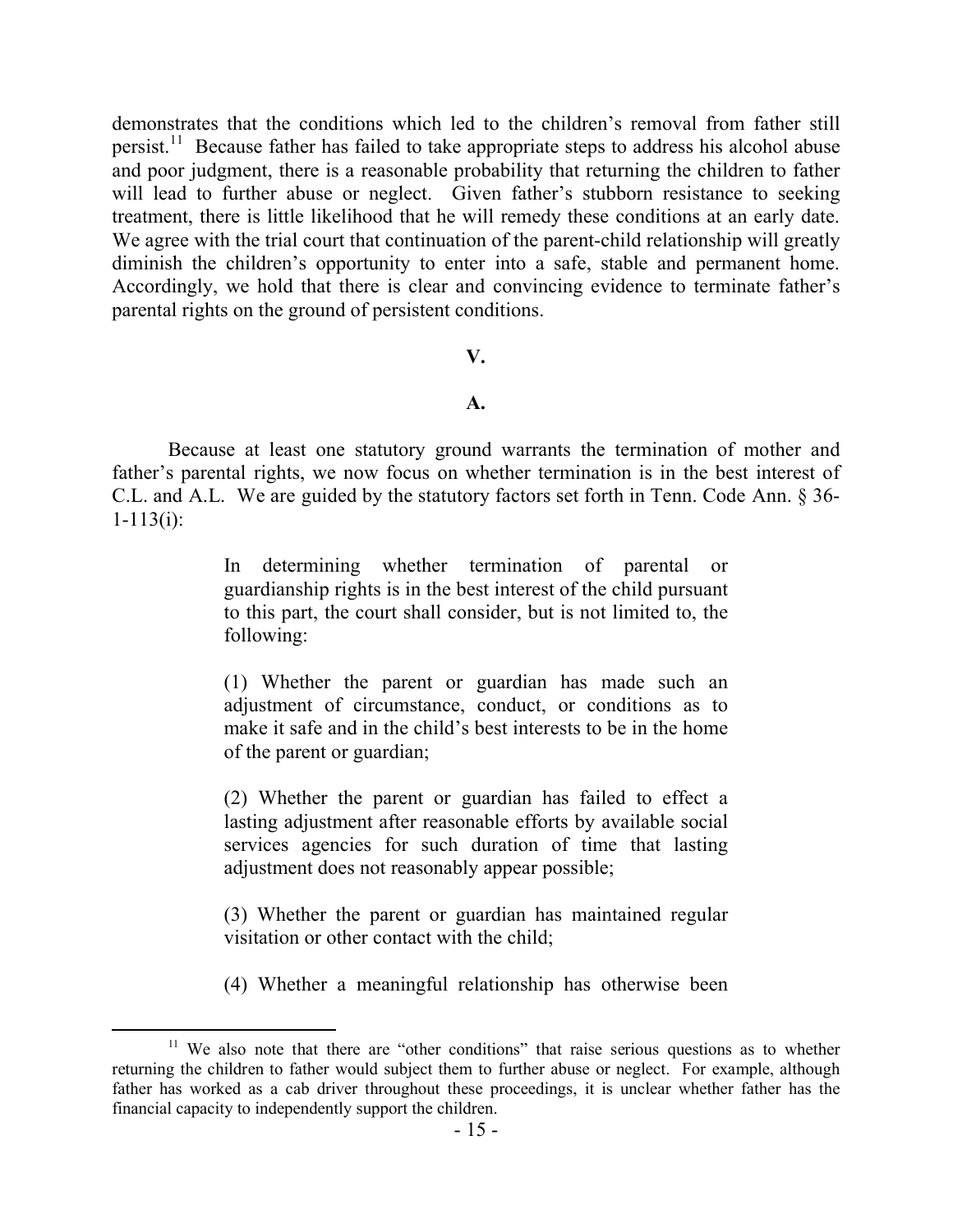established between the parent or guardian and the child;

(5) The effect a change of caretakers and physical environment is likely to have on the child's emotional, psychological and medical condition;

(6) Whether the parent or guardian, or other person residing with the parent or guardian, has shown brutality, physical, sexual, emotional or psychological abuse, or neglect toward the child, or another child or adult in the family or household;

(7) Whether the physical environment of the parent's or guardian's home is healthy and safe, whether there is criminal activity in the home, or whether there is such use of alcohol, controlled substances or controlled substance analogues as may render the parent or guardian consistently unable to care for the child in a safe and stable manner;

(8) Whether the parent's or guardian's mental and/or emotional status would be detrimental to the child or prevent the parent or guardian from effectively providing safe and stable care and supervision for the child; or

(9) Whether the parent or guardian has paid child support consistent with the child support guidelines promulgated by the department pursuant to § 36-5-101.

"Ascertaining a child's best interests does not call for a rote examination of [these] nine factors and then a determination of whether the sum of the factors tips in favor of or against the parent. The relevancy and weight to be given each factor depends on the unique facts of each case." *In re Audrey S.*, 182 S.W.3d 838, 878 (Tenn. Ct. App. 2005). Most importantly, "[t]he child's best interest must be viewed from the child's, rather than the parent's, perspective." *In re Marr*, 194 S.W.3d 490, 499 (Tenn. Ct. App. 2005) (citing *White v. Moody*, 171 S.W.3d 187, 194 (Tenn. Ct. App. 2004)).

## **B.**

The trial court expressly considered the best interest factors discussed above. The court determined that factors  $(1)$ ,  $(2)$ ,  $(5)$ ,  $(7)$ ,  $(8)$ , and  $(9)$  weigh in favor of terminating mother and father's parental rights. The court determined that factors (3) and (4) weigh against termination of mother and father's parental rights. Finally, the court found that factor (6) was inapplicable.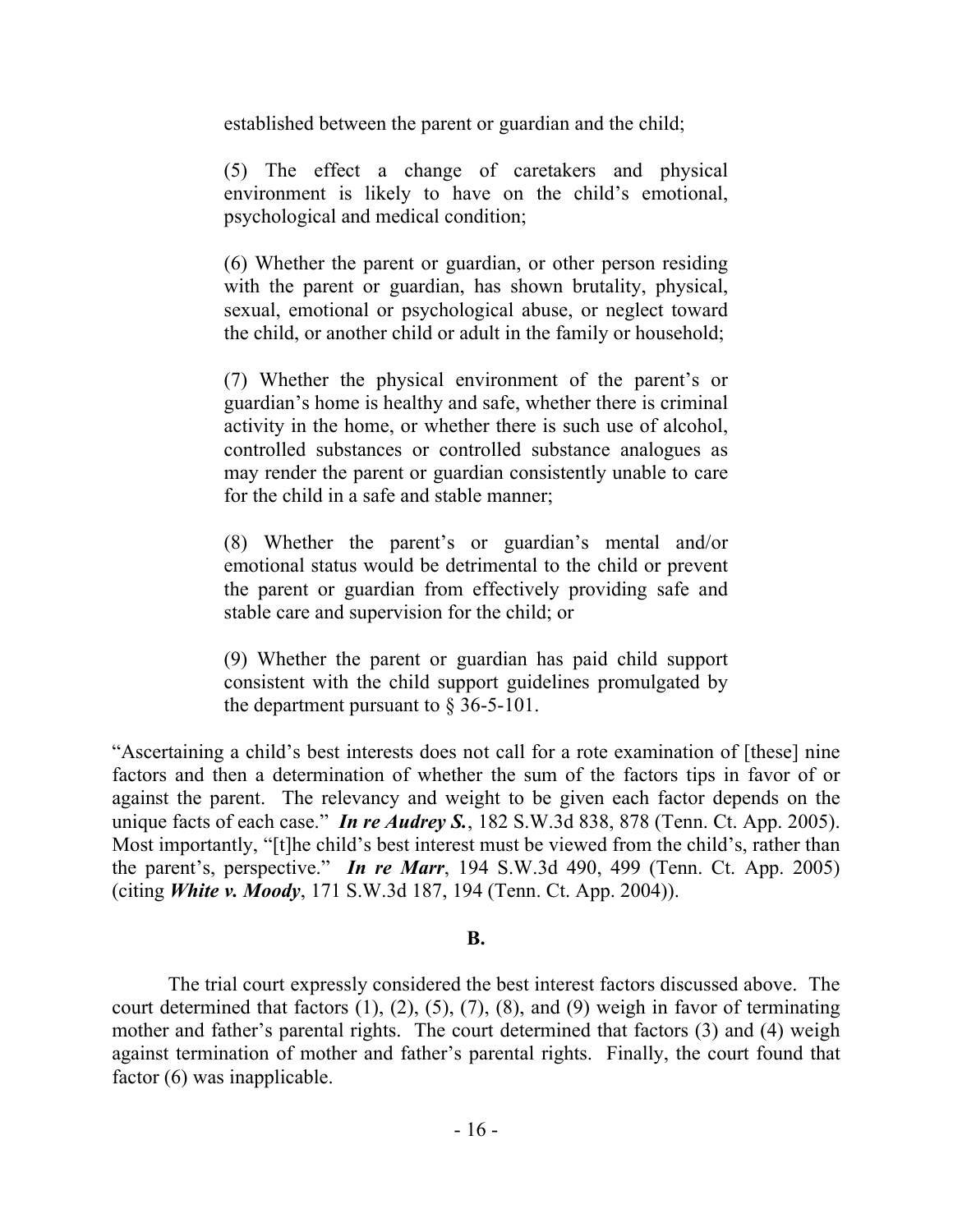Factors (1) and (2) concern whether parents made a lasting adjustment in circumstances and whether reasonable social services were made available to them. Mother and father both obtained safe and stable housing. Father also began working as a cab driver and his criminal charges were eventually dismissed. As previously discussed, however, both parents stubbornly refused to comply with simple instructions from the court regarding other important matters. Mother has demonstrated an unwillingness to obtain and maintain stable employment. Mother also failed to disclose the results of the mental health evaluation that she allegedly completed. Father has refused to seek treatment for his abuse of alcohol. He has also refused to attend therapy for "appropriate insight, judgment, and impulse control." Both parents continue to smoke in front of the children.

DCS and CASA made reasonable efforts to help mother and father regain custody of the children. For example, DCS helped the parties develop a permanency plan at a Child and Family Team Meeting on December 1, 2016. A DCS representative testified that she helped mother schedule (and reschedule) multiple mental health assessments. She also attempted to conduct home visits and to make phone calls to mother. DCS informed mother that she could apply for "Section 8 housing." The DCS representative spoke to father multiple times on the phone "[t]o try to help him, to follow up with him about his services, to see if he had followed up with his recommendations." CASA representatives also conducted home visits and attempted to help parents comply with the court's orders. We agree with the trial court that factors (1) and (2) clearly and convincingly weigh in favor of termination.

All parties, including petitioner, agree with the trial court's conclusion that factors (3) and (4) weigh against terminating mother and father's parental rights. It is undisputed that both parents maintained consistent visitation throughout the proceedings and that the children have a close bond with parents.

The court ruled that factor (5) weighs in favor of termination. This factor concerns "[t]he effect a change of caretakers and physical environment is likely to have on the child's emotional, psychological and medical condition." According to petitioner, the children's health has improved under her care:

> [A.L.] has opened up, she's a social butterfly that hasn't met a stranger. At first she's quiet, but then she doesn't stop talking, but she's so friendly, she appears more healthy. Both of the children have been more healthy in my care. They've – you know, they've gone to school, they go to school every day, they don't miss because "I didn't want to get out of bed," you know, they eat, they're not fed McDonald's every meal, you know, I cook for them.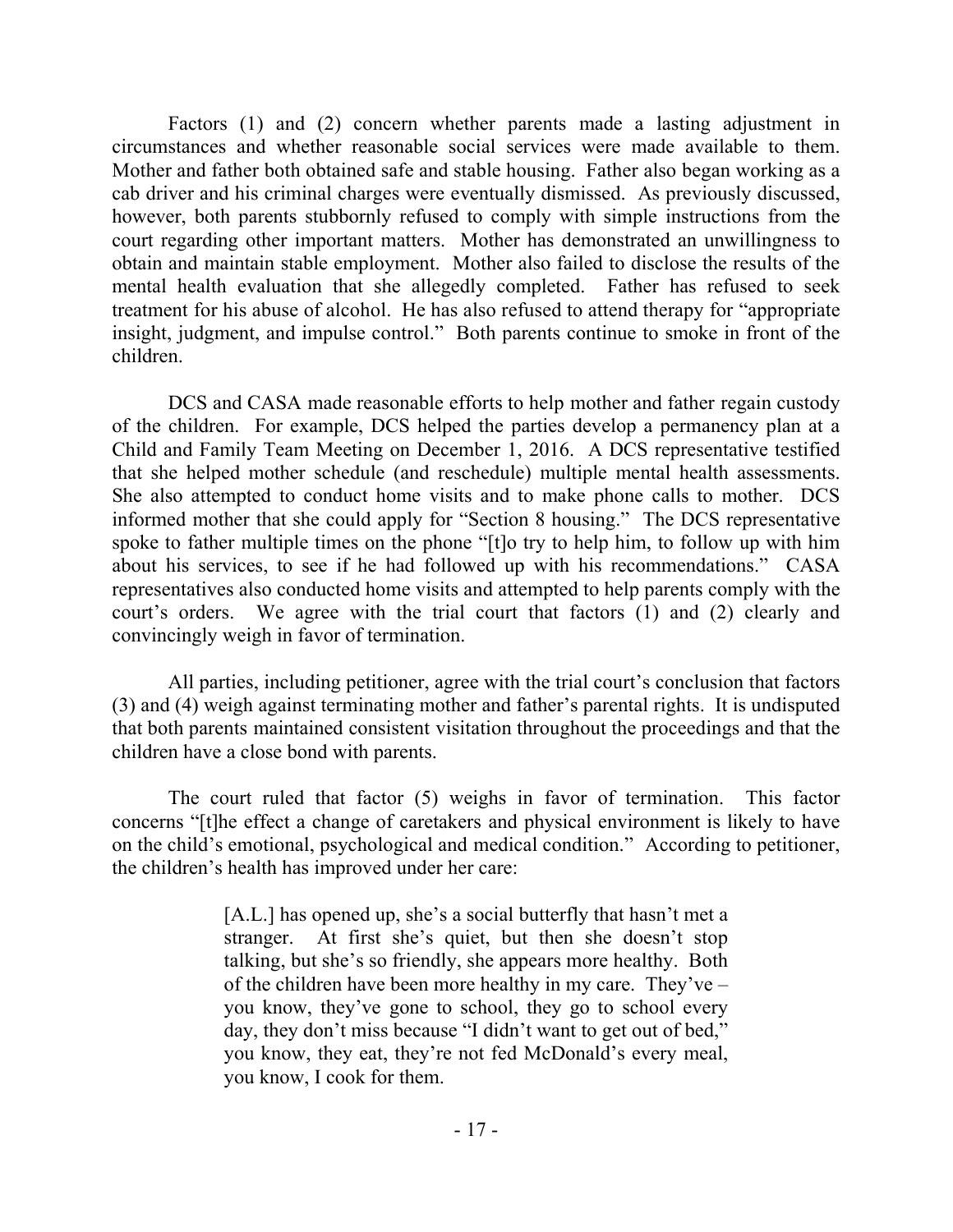\* \* \*

They're not constantly on antibiotics from this infection or that infection, [A.L.] had chronic ear infections, she's [had] one in two years. . . . They don't have to take their sinus medication anymore, allergy medication, it's not necessary.

Petitioner attributed these positive changes to "a healthier home environment." Petitioner also testified that she took C.L. to the hospital after he returned from father with a severe head injury that required staples. Finally, petitioner testified that she does not smoke in her home.<sup>12</sup> Accordingly, we agree with the trial court that factor (5) weighs in favor of termination.

The court ruled that factor (6) is inapplicable. Petitioner disagrees and argues that this factor also weighs in favor of termination. We agree with petitioner. The children were adjudicated dependent and neglected in parents' care. Thus, both parents "ha[ve] shown . . . neglect toward the child[ren.]"

We also agree with the trial court that factor (7) weighs in favor of termination. As the court observed, both parents continue to smoke in their homes in violation of the court's orders. Each time a CASA representative conducted a home visit with mother, the smell of smoke was "overwhelming." Father has also failed to seek treatment for his alcohol abuse and has not attended therapy to address appropriate insight, judgment, and impulse control. This further jeopardizes father's ability to consistently care for the children in a safe and stable manner.

The trial court ruled that factor (8) weighs in favor of termination. The court noted mother's failure "to complete her mental health evaluation or provide the assessment to the Court." The court also noted father's failure "to comply with the recommendations of his psychological assessment seeking further therapy to address appropriate insight, judgment, and impulse control." We agree that these facts call into question the mental and emotional health of both parents.

Finally, factor (9) concerns whether parents have paid child support consistent with the child support guidelines. The trial court ruled that this factor favors termination. Mother did not pay any child support from March 2017 to July 2017. She paid \$110 in

 $12$  Father and maternal grandmother testified that petitioner does smoke in front of the children; however, a CASA representative testified that "[petitioner's] home is very appropriate, no safety concerns whatsoever." The trial court did not make a specific finding of fact on whether petitioner smokes in her home, but the court seems to have made an implicit credibility determination in favor of petitioner and the various social workers who testified at trial.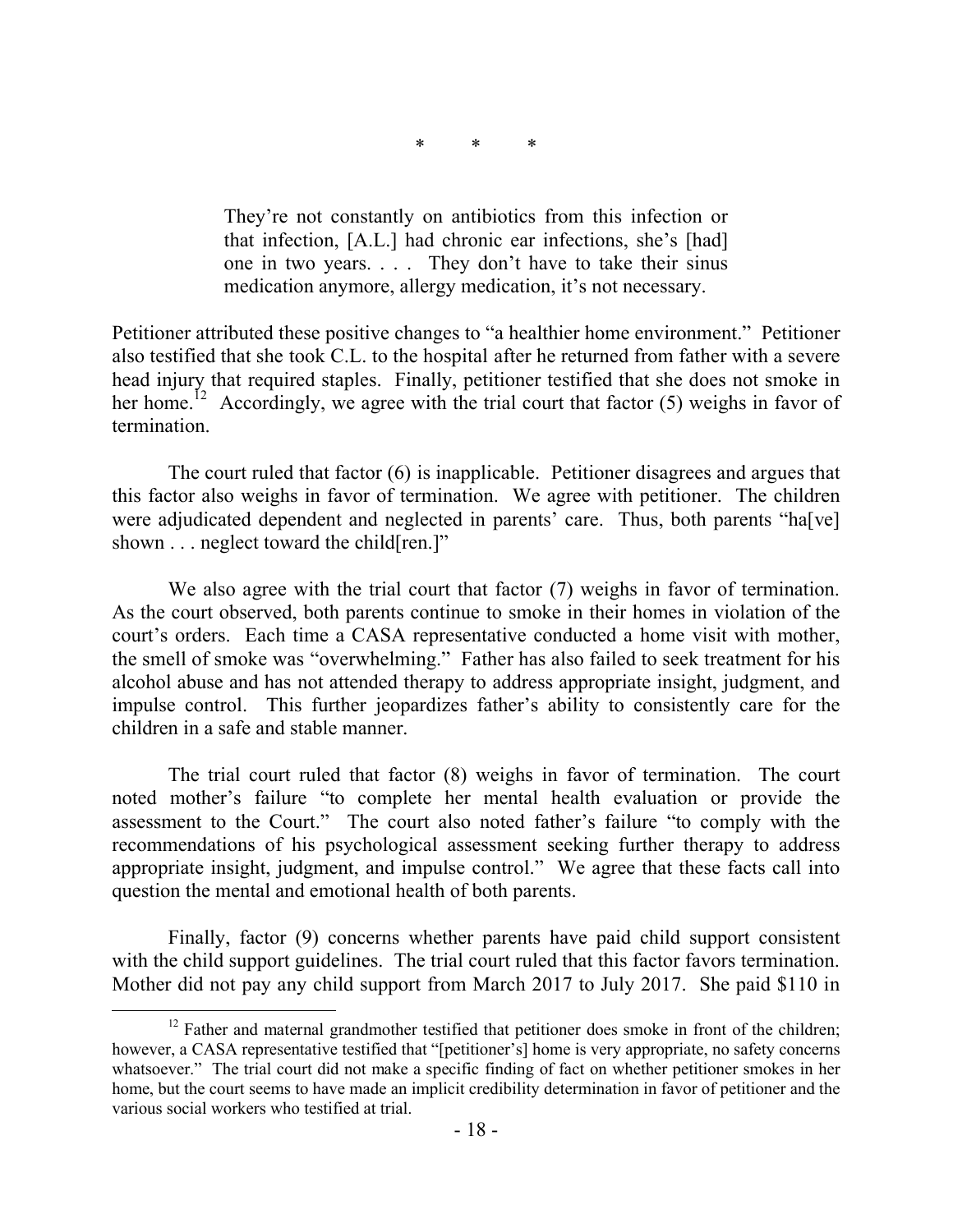August and September 2017 but did not make any payments in October or November 2017. She paid \$510.45 in December 2017. Mother also made payments in February, March, and August of 2018. A few days before trial, mother sold her car to pay \$550 in child support. It is unclear how much support mother still owes. Father did not pay any child support from March 2017 to November 2017. In December 2017, father's tax refund was intercepted. Father also paid a \$3,000 cash bond which was used to pay his child support through April 2018. Father fell behind on payments in the summer of 2018. A few days before trial, father made another payment. At trial, father testified that he was less than \$1,000 behind. The record supports the trial court's finding that parents have failed to pay child support consistent with the guidelines; however, parents' efforts to catch up on missed payments somewhat dilutes the significance of this factor.

In addition to the factors discussed above, it is appropriate to say a few words about petitioner and her relationship with the children. Petitioner is the maternal greataunt of the children. She is a registered nurse and works three days per week from 6:00 a.m. to 7:00 p.m. Petitioner testified that her fiancé, who she has dated for fifteen years, "helps a lot" with the children. He also works. Petitioner's mother helps get the children to and from school; she also babysits the children when petitioner has to work. Petitioner testified that she "love[s] [the children] with all [her] heart and would do anything necessary for them." She intends to adopt the children. A CASA representative testified about her relationship with the children:

> The children appeared very bonded to [petitioner], they call her "auntie" . . . and then they call her fiance Uncle [M.], they're very comfortable in the home, they're always doing activities, they're playing games . . . . They're outside playing with different types of ride toys; they're always clean, she's – if they need redirection she gives them redirection and they respond very well to her. I don't have any concerns about the care with [petitioner].

> > \* \* \*

The home is very appropriate, no safety concerns whatsoever. Each child now, when they first came they shared a bedroom, but now they each have their own bedroom and the last time I was there . . . the kids are very proud of their bedroom[s], they – they show off their bedroom and what it's decorated in, . . . they've always been very interactive with us when we go out to do the visits.